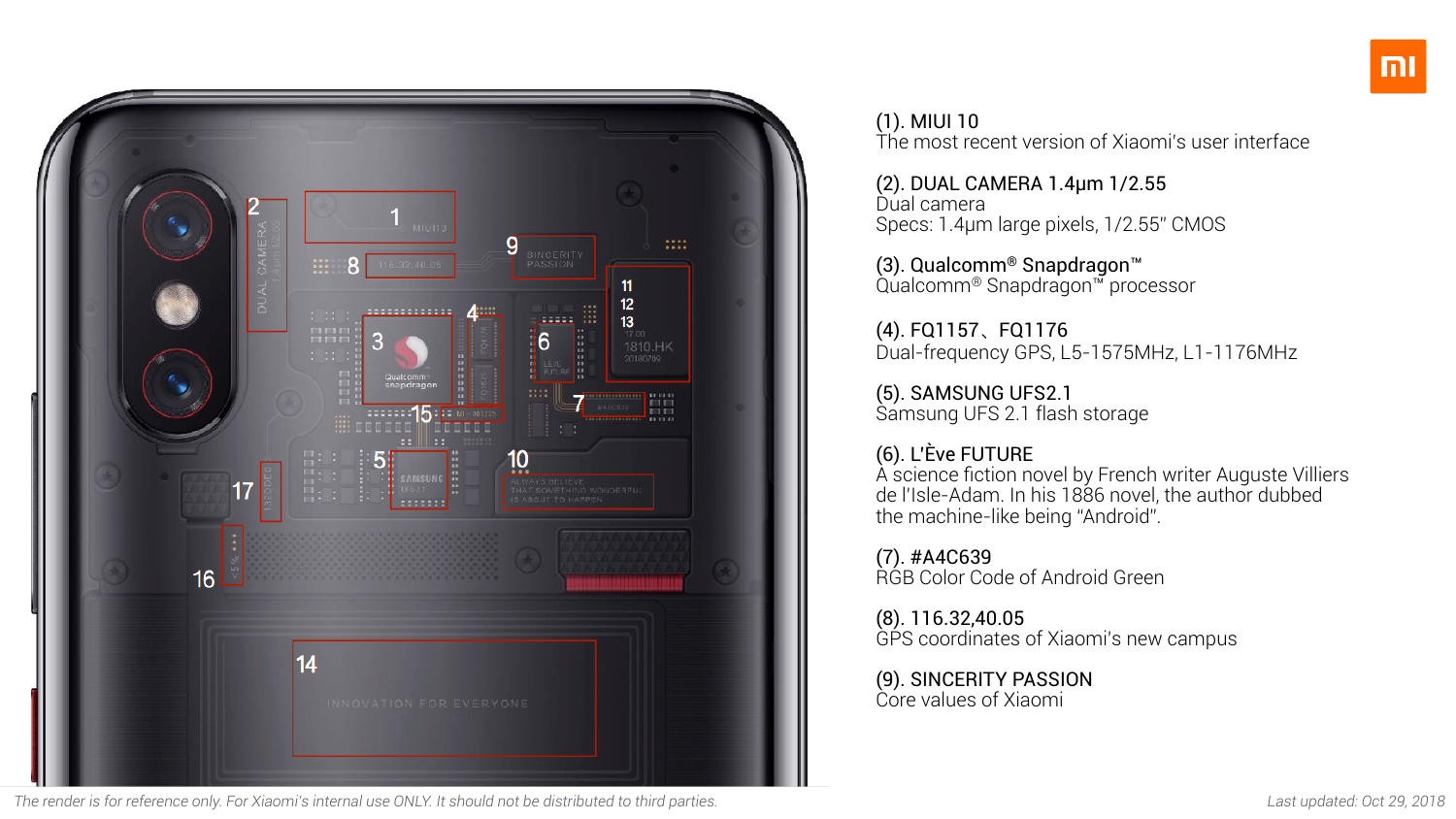

*The render is for reference only. For Xiaomi's internal use ONLY. It should not be distributed to third parties. Last updated: Oct 29, 2018*

#### (10). ALWAYS BELIEVE THAT SOMETHING WONDERFUL IS ABOUT TO HAPPEN Xiaomi tagline

#### (11).(12).(13). 17.00 1810.HK 20180709 On July 9, 2018, Xiaomi was listed in Hong Kong with stock code 1810HK at 17 Hong Kong dollars per share.

## (14). INNOVATION FOR EVERYONE

The vision of Xiaomi

## (15). MI-081225

The Mi 8 Pro identity number. Each phone comes with a unique number.

#### (16). <5%

Xiaomi's promise to users that net profit margins on hardware would never exceed 5% overall.

#### (17). 132DDE0

132DDE0 is hexadecimal number that converts to the number 20110816—the launch date of Mi 1.